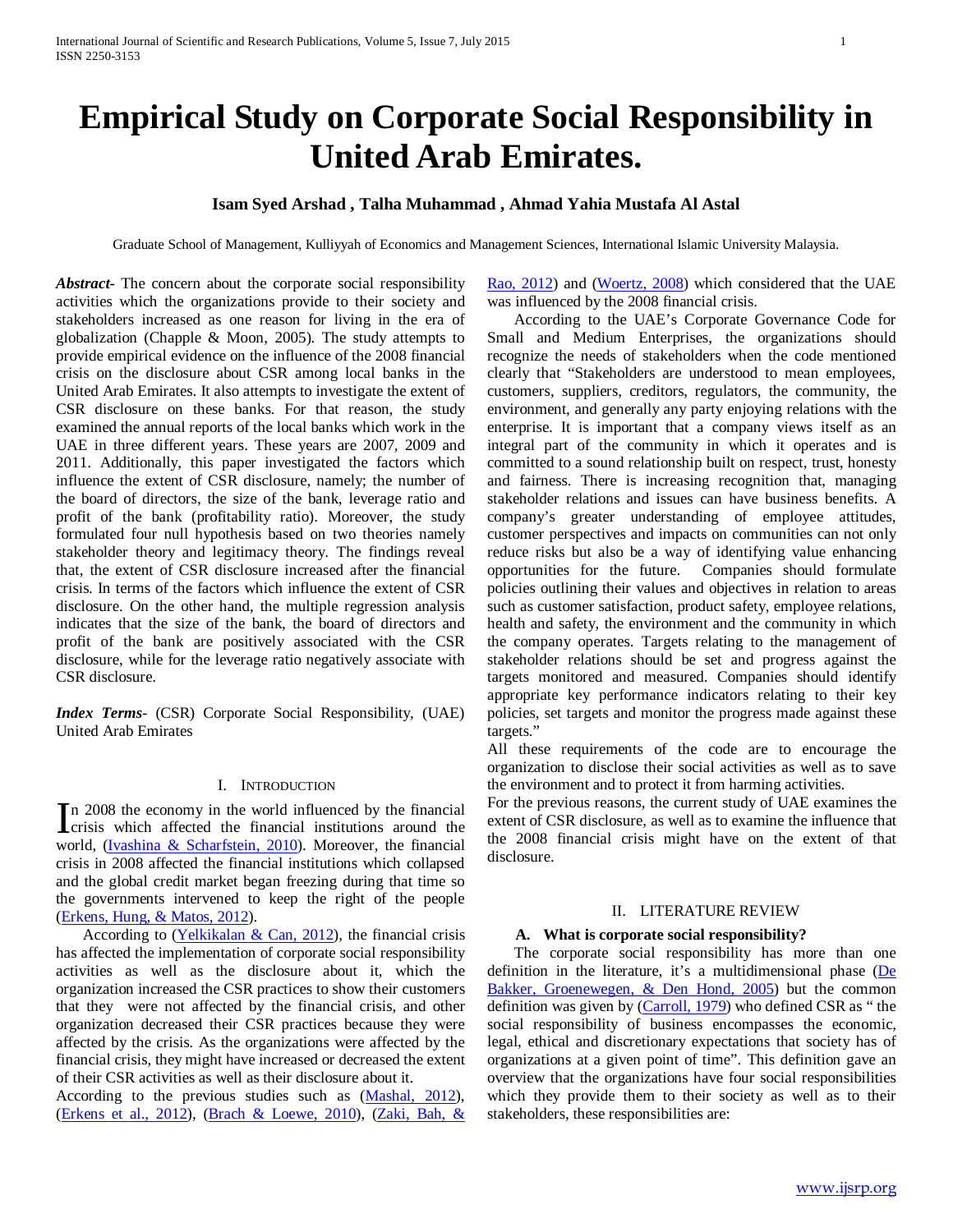- Economic responsibility: The economic responsibility of the organization is to produce goods and services which benefit the whole society, which includes what the society needs from the organization products and goods.
- Legal responsibility: The legal responsibility of the organization indicates that the organizations have the duty to perform their economic transactions on legal way under the governing law without doing illegal things.
- Ethical responsibility: The ethical responsibility of the organization means what the society expects from the organization which benefits the whole society and to avoid harmful thing which affects the society as all such as avoiding the damage of the environment, serving the community. Moreover, the organization is required to do right things such as respecting the human rights.
- Discretionary responsibility : Discretionary responsibility includes the voluntary duties of the organization which means doing the good things to the society and serving the community outside the organization such as philanthropy or humanitarian (Galbreath, 2010)

# **B. Why CSR disclosure?**

 The disclosure about CSR will bring many benefits to the organizations which disclose it. These benefits are:

- The image and the reputations of the organization will improve, and this helps the organization with the competitive environment by providing it more advantages to face these competitions due to the idea that , each organization that has a good reputation the people will have a good idea about the organization and this is considered as one type of motivation to the organization (A. Hassan & Harahap, 2010).
- The relationship between the organizations and their employees will improve, this relationship encourages the employees to have a loyalty to their organizations, and this is because giving the employee the justice which they need in their work (Galbreath, 2010).
- Increases the relationship with the local society by providing the activities that benefit the organization community such as, supporting of public health, serving the community. (Pratten & Mashat, 2009)
- Improvement of organization financial performance (Oeyono, Samy, & Bampton, 2011) (Arendt & Brettel,  $2010$ ). According to (**Arendt & Brettel**, 2010) when the organizations disclose their CSR activities their reputation will increase among the people, in this way the competitive advantages also will increase, by this process all the performance of the organization will increase.
- Improves the relationship with the organization stakeholders (Cheng & Ahmad, 2010) as well as providing a clear information about the beliefs and the position of the organization. Besides, decreases ambiguity in the mind of investors and stakeholders on long term risks and actions, the idea behind this is when

the organizations disclose their CSR activities which are considered as a voluntary disclosure, this means that the organizations generate their profit and don't have big problems in their work (A. Hassan & Harahap, 2010)

- Improvement of the customer loyalty to the organization (Galbreath, 2010)
- The image of the organization will improve, so by this improvement the amount of sales will increase. (Gallego, 2005)
- Enhances the interaction between the organizations and their suppliers and their customers as well, and this will reduce the operating cost as well as the amount of sales will increase. (Gallego, 2005).
- C. **Corporate social responsibility disclosure in developed Countries?**
- There were a lot of studies conducted in developed countries to investigate the disclosure of CSR activities, (Arendt & Brettel, 2010) conducted their study in European multi – industry companies with a sample of 389 companies, the purpose of the study is to look on the effects of corporate social responsibility practices on the image, identity, and the firm's performance. The study concludes that the activities of CSR could provide benefits to the organizations such as the image and the firm's performance and that depends on the company size and the marketing budget of the company.
- In Spain (Gallego, 2005) did his empirical study to investigate corporate social responsibility information among certain Spain firms between the year 2001-2002, and the study focused on the information that disclosed corporate social responsibility which complies with the Global Reporting Initiative (GRI) framework. The study showed increase and improvement of the type of the information on corporate social responsibilities among Spanish firms in the recent years.
- For the purpose of investigating whether if the national cultures have an influence on the level of the corporate social responsibility disclosure, (Orij, 2010) conducted his study among 600 large industrial corporations in 22 countries both developed and developing countries. The study showed that the influences of national culture are significant on the information disclosed on corporate social responsibility among the 22 countries.
- **D. Corporate social responsibility practices in UAE?**
- (Jahamani, 2003) in his study about green accounting in developing countries conclude that UAE firm's decision makers were aware of the issue of the green accounting which concentrates on the issues of environment in the three aspects which are; environmental awareness, environmental reporting and environmental involvement.
- To investigate the issues of social accounting and reporting (Kamla, 2007) conducted her study among nine of the Arab Middle East countries, which are Kuwait, Qatar, United Arab Emirates, Saudi Arabia, Oman, Bahrain, Jordan, Egypt and Syria. The study used content analysis method to examine the result. The data of the study were 68 annual reports of companies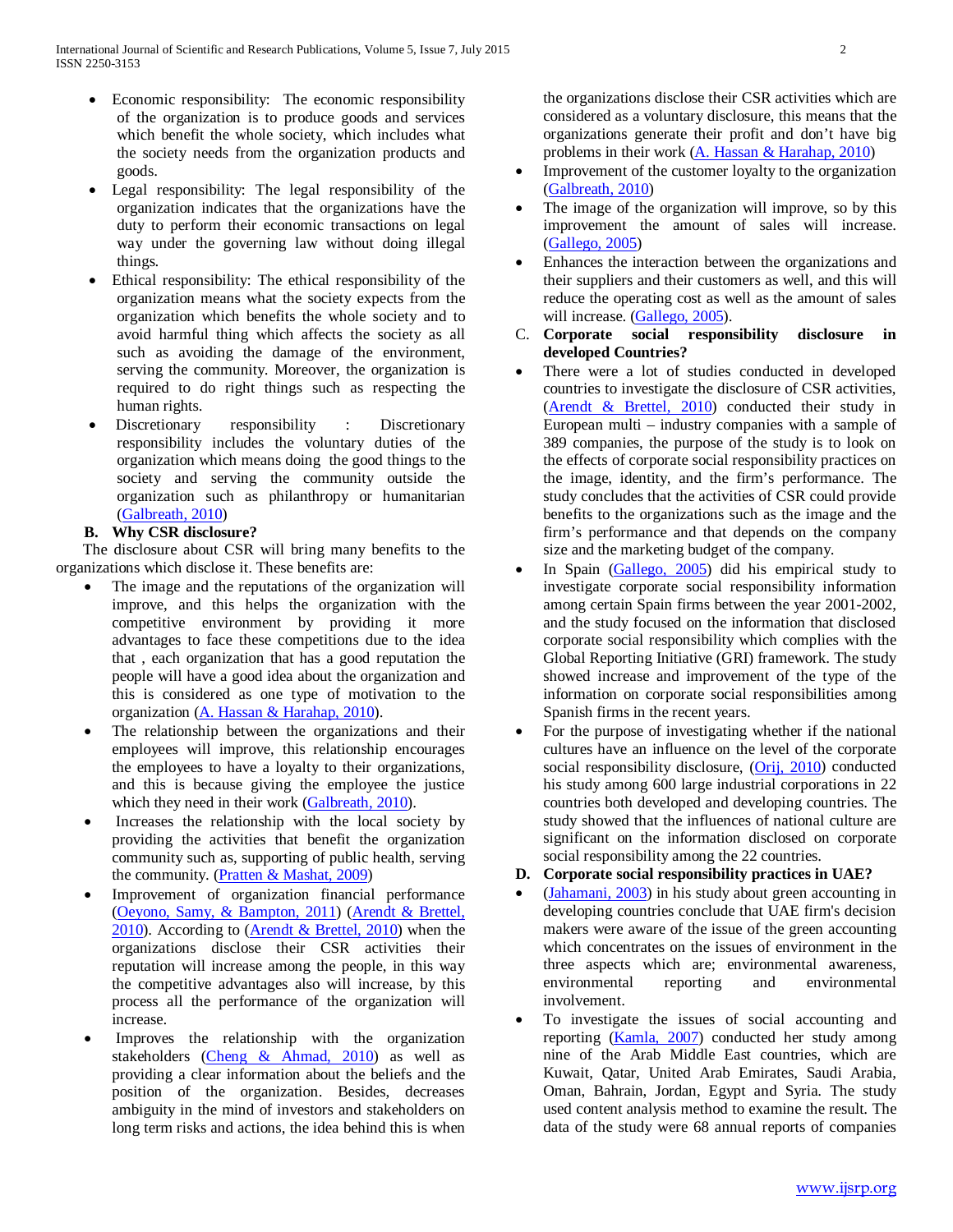which worked in nine Arab Middle East countries. The study also looked on three dimensions about the social accounting namely; environmental dimension, economic dimension, disclosure about general social issues dimension and social characteristic of the reports dimension. The study concluded that, the disclosure about employee issues were the common among Arab Middle East countries as well as the community disclosure and customer related issues disclosure while the disclosure about the environment got the lowest level disclosure compared to economic and social.

- (Rettab et al., 2009) investigated the relationship between the disclosure about corporate social responsibility and the organization's performance among 280 organizations from different sectors which worked in Dubai by using the survey method. The study measured the firm's performance by looking on three dimensions namely; financial performance, employee commitment and corporate reputation. The study concluded that, there is a positive relationship between the disclosure about corporate social responsibilities and firm's performance.
- (Hossain & Hammami, 2009) conducted his study in order to examine the voluntary disclosure of the one of the emerging countries namely Qatar, the authors developed a list of 44 items which the organization disclose in a voluntary basis and one of them is a disclosure about corporate social responsibility. The study used multiple regression analysis method for analysing the data. The sample of the study was 42 annual reports of the companies listed on the Qatar Security Market at the end of 2007. The study concludes that the size of the company, age, assets and complexity have been the main variables that encourage the companies to disclose about voluntary disclosure.
- To examine the disclosure about corporate social responsibility in UAE as one of the Islamic countries with multinational companies that came from all over the world such as Shall, DHL, Intel as well as is the one of the developing countries (Katsioloudes & Brodtkorb, 2007) did their study by surveying 403 companies with a questionnaire of 12 questions about the awareness of these companies on the issue of corporate social responsibility as well as the authors concentrated of 4 dimensions about CSR, these are environmental issues, consumer protection and community affairs. The study concluded that, the UAE companies are aware of the issue of CSR and the importance of disclosing it as well as the firms which work in the UAE has the same understanding the concept of CSR that generated from America and Europe.

# III. DISCUSSION

 One reason behind the difference of the disclosure about CSR in local banks in UAE may because the influence of the 2008 financial crisis in the UAE, according to previous study

such as (Mashal, 2012) (Ellaboudy, 2010) , the financial crisis affected UAE.

 For the disclosure in 2011, the results indicated that, the maximum level of disclosure in 2011 on a scale of 0-1 was 0.88, however, the minimum level of the disclosure was 0.31, as well as the average level of disclosure was 0.58. Moreover, we can see that the disclosure was increased after the crisis to become 0.58 in 2011 which was in 2008, 0.53.

 The second way which the current study used to examine CSR disclosure is by having four hypotheses to investigate the relationship between the four independent variables (size, profitability, leverage and number of the board of directors) and the disclosure about CSR.

 Hypothesis of one of the current study examined whether there is no significant relationship between the disclosure on CSR and the size of the organization. From the previous literature review the current study expected that, there is a positive relationship between the disclosure about CSR and the size of the organization. Furthermore, the findings about the effect of the size of the bank generate that, the size of the organization has a relationship with the disclosure about CSR.

 For the second hypothesis which examined whether there is no significant relationship between the disclosure about CSR and the profit of the organization. The current study used the return on equity ratio "net income / shareholders equity" as a proxy to measure the profit of the bank. The result indicated that, there is a significant positive relationship between the profit of the organization and the CSR disclosure. Moreover, the findings about the effect of the profit of the bank generate show that, the profit of the bank has a relationship with the disclosure about CSR, as well as influenced the disclosure about CSR.

 For the third hypothesis which examined whether there is no significant relationship between the disclosure about CSR and the number of the board of directors. The result indicated that, there is a positive relationship between the number of the board of directors of the bank and the CSR disclosure. Moreover, the finding about the effect of the number of the board of directors of the bank generates that, the number of the board of directors has a relationship with the disclosure about CSR, as well as has an impact on the disclosure.

 For the last hypothesis of the current study, which examined whether there is no significant relationship between the disclosure about CSR and leverage ratio of the organization? The current study used the debt ratio 'total debt to total assets" as a proxy to measure the leverage ratio of the bank. The result indicated that, there is a significant negative relationship between the disclosure and the leverage ratio.

 Furthermore, the results show that, there is a fluctuating of the disclosure about CSR between three years 2007, 2009 and 2011 and this might have happened because of the financial crisis which affected the world in 2008 as well as affected UAE. And this is another answer of the research question number 2 which showed that the extent about CSR disclosure has been changed after the financial crisis.

 Moreover, most prior studies which conducted to examine the extent of CSR disclosure provide evidence based on one year data such as (Menassa, 2010) (Pratten & Mashat, 2009) (Kotonen, 2009) (Siregar & Bachtiar, 2010) (Ghazali, 2007) , or two years data such as (Oeyono et al., 2011) (Saleh et al., 2010)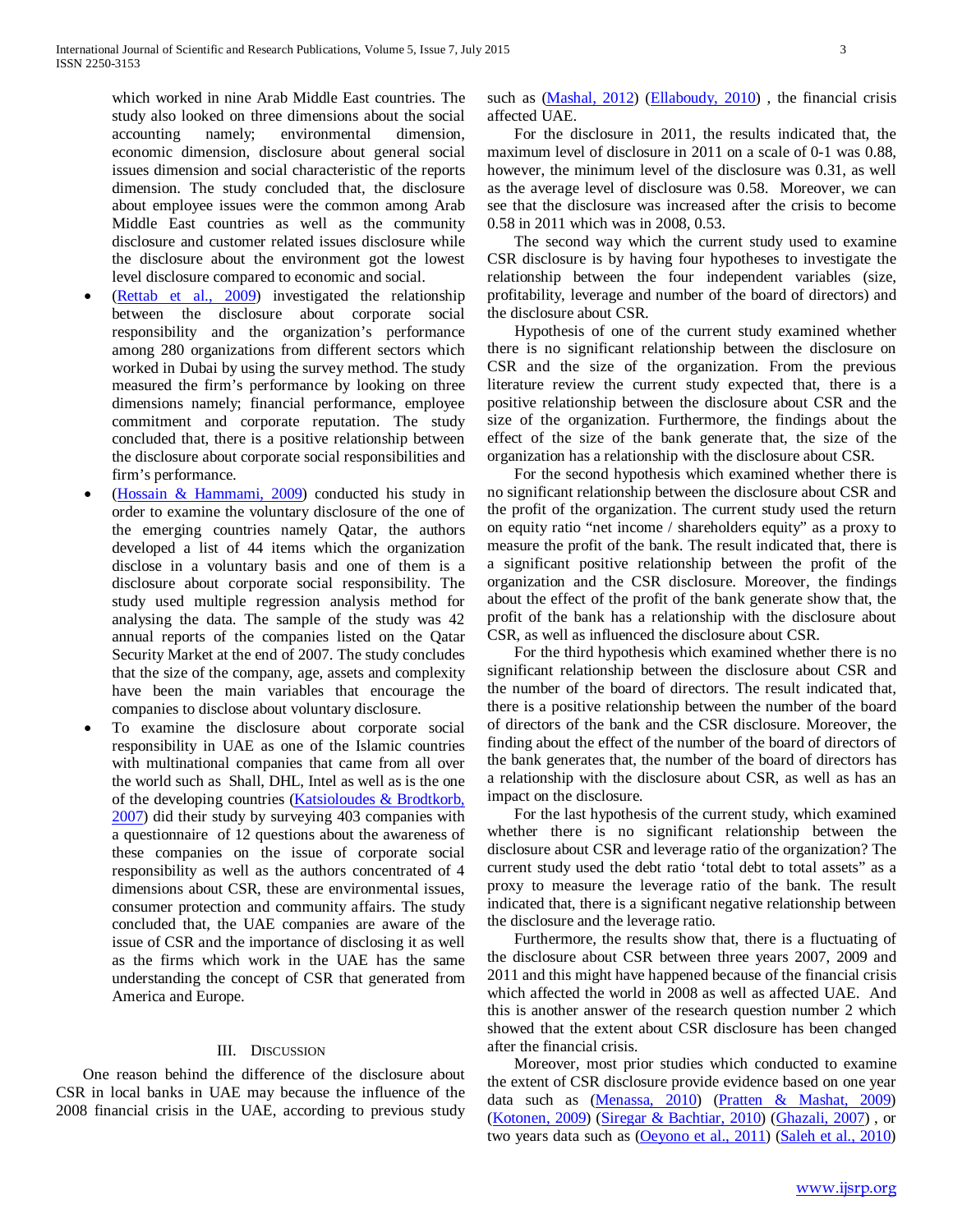International Journal of Scientific and Research Publications, Volume 5, Issue 7, July 2015 4 ISSN 2250-3153

(Kuasirikun & Sherer, 2004). Hence the current study contributes to the literature of CSR disclosure by examining three years data (2007,2009 and 2011) to investigate the factors which affect the extent of CSR disclosure in annual reports of UAE local banks. At the same time, the current study focused on the one of the developing countries as well as the implementation and the extent of CSR disclosure in UAE. At the same time, it may give an idea or an overview about CSR disclosure in the same regime – Gulf state countries such as Kuwait, Yemen.

## IV. CONCLUSION

 To conclude, this study was conducted to examine the extent of the CSR disclosure among local banks in UAE. The study examined four hypotheses which showed the relationship between the disclosure about CSR and four variables, these variables are; the size of the organization, profit of the organization, the number of the board of directors and the leverage ratio. Moreover, the study examined if the 2008 financial crisis has affected the disclosure on CRS or not. The findings of this study are consistent with the previous studies conducted to examine the disclosure on CSR. The results of the study showed that, there no significant relationship between the disclosure about CSR and the size of the organization, the number of the board of directors and the leverage ratio, while for the profitability ratio there is a significant relationship between it and CSR disclosure . For the effect of the financial crisis on the CSR disclosure, the study showed that there is an effect of the financial crisis, before the financial crisis which in the year 2007, the results showed the disclosure about CSR on a scale of 0-1 is 0.67, while in 2009 after one year of the crisis the study showed that the disclosure was decreased to become 0.54, however the disclosure increased to become 0.60 in 2011.

#### **REFERENCES**

- [1] Arendt, S., & Brettel, M. (2010). Understanding the influence of corporate social responsibility on
- [2] corporate identity, image, and firm performance. Management Decision, 48(10), 1469-1492.
- [3] Brach, J., & Loewe, M. (2010). The global financial crisis and the Arab world: Impact, reactions and consequences. Mediterranean Politics, 15(1), 45-71.
- [4] Carroll, A. B. (1979). A three-dimensional conceptual model of corporate performance. Academy of management review, 497-505.
- [5] Chapple, W., & Moon, J. (2005). Corporate social responsibility (CSR) in Asia. Business & Society, 44(4), 415-441.
- [6] Cheng, W. L., & Ahmad, J. (2010). Incorporating stakeholder approach in corporate social responsibility (CSR): a case study at multinational corporations (MNCs) in Penang. Social Responsibility Journal, 6(4), 593- 610.
- [7] De Bakker, F. G. A., Groenewegen, P., & Den Hond, F. (2005). A bibliometric analysis of 30 years of research and theory on corporate social responsibility and corporate social performance. Business & Society, 44(3), 283-317.
- [8] Ellaboudy, S. (2010). The global financial crisis: economic impact on GCC countries and policy implications. International Research Journal of Finance and Economics, 41, 177-190.
- [9] Erkens, D. H., Hung, M., & Matos, P. (2012). Corporate governance in the 2007–2008 financial crisis: Evidence from financial institutions worldwide. Journal of Corporate Finance, 18(2), 389-411.
- [10] Galbreath, J. (2010). How does corporate social responsibility benefit firms? Evidence from Australia. European Business Review, 22(4), 411- 431.
- [11] Gallego, I. (2005). Situation of Corporate Social Responsibility in Spain: An Empirical Analysis. Social Responsibility Journal, 1(1/2), 24-37.
- [12] Ghazali, N. A. M. (2007). Ownership structure and corporate social responsibility disclosure: some Malaysian evidence. Corporate Governance, 7(3), 251-266.
- [13] Hassan, A., & Harahap, S. S. (2010). Exploring corporate social responsibility disclosure: the case of Islamic banks. International Journal of Islamic and Middle Eastern Finance and Management, 3(3), 203-227.
- [14] Hossain, M., & Hammami, H. (2009). Voluntary disclosure in the annual reports of an emerging country: The case of Qatar.
- [15] Ivashina, V., & Scharfstein, D. (2010). Bank lending during the financial crisis of 2008. Journal of Financial Economics, 97(3), 319-338.
- [16] Jahamani, Y. F. (2003). Green accounting in developing countries: The case of UAE and Jordan. Managerial Finance, 29(8), 37-45.
- [17] Kamla, R. (2007). Critically appreciating social accounting and reporting in the Arab Middle East: a postcolonial perspective. Advances in International Accounting, 20, 105-177.
- [18] Katsioloudes, M. I., & Brodtkorb, T. (2007). Corporate social responsibility: an exploratory study in the United Arab Emirates. SAM Advanced Management Journal, 72(4), 9.
- [19] Kotonen, U. (2009). Formal corporate social responsibility reporting in Finnish listed companies. Journal of Applied Accounting Research, 10(3), 176-207.
- [20] Kuasirikun, N., & Sherer, M. (2004). Corporate social accounting disclosure in Thailand. Accounting, Auditing & Accountability Journal, 17(4), 629-660.
- [21] Mashal, A. M. (2012). The Financial Crisis of 2008-2009 and the Arab States Economies. International Journal of Business and Management, 7(4), p96.
- [22] Menassa, E. (2010). Corporate social responsibility: An exploratory study of the quality and extent of social disclosures by Lebanese commercial banks. Journal of Applied Accounting Research, 11(1), 4-23.
- [23] Oeyono, J., Samy, M., & Bampton, R. (2011). An examination of corporate social responsibility and financial performance: A study of the top 50 Indonesian listed corporations. Journal of Global Responsibility, 2(1), 100- 112.
- [24] Orij, R. (2010). Corporate social disclosures in the context of national cultures and stakeholder theory. Accounting, Auditing & Accountability Journal, 23(7), 868-889.
- [25] Pratten, J. D., & Mashat, A. A. (2009). Corporate social disclosure in Libya. Social Responsibility Journal, 5(3), 311-327.
- [26] Rettab, B., Brik, A. B., & Mellahi, K. (2009). A study of management perceptions of the impact of corporate social responsibility on organisational performance in emerging economies: the case of Dubai. Journal of Business Ethics, 89(3), 371-390.
- [27] Saleh, M., Zulkifli, N., & Muhamad, R. (2010). Corporate social responsibility disclosure and its relation on institutional ownership: Evidence from public listed companies in Malaysia. Managerial Auditing Journal, 25(6), 591-613.
- [28] Siregar, S. V., & Bachtiar, Y. (2010). Corporate social reporting: empirical evidence from Indonesia Stock Exchange. International Journal of Islamic and Middle Eastern Finance and Management, 3(3), 241-252.
- [29] Woertz, E. (2008). Impact of the US financial crisis on GCC countries. GRC Report, October.
- [30] Yelkikalan, N., & Can, K. (2012). The effects of the financial crisis on corporate social responsibility. International Journal of Business and Social Science, 3(3).
- [31] Zaki, E., Bah, R., & Rao, A. (2012). Analysis of Financial Crisis in UAE Financial Markets. International Research Journal of Finance and Economics(83).

#### **AUTHORS**

**First Author** – Isam Syed Arshad. Master of Management, Graduate School of Management, Kulliyyah of Economics and